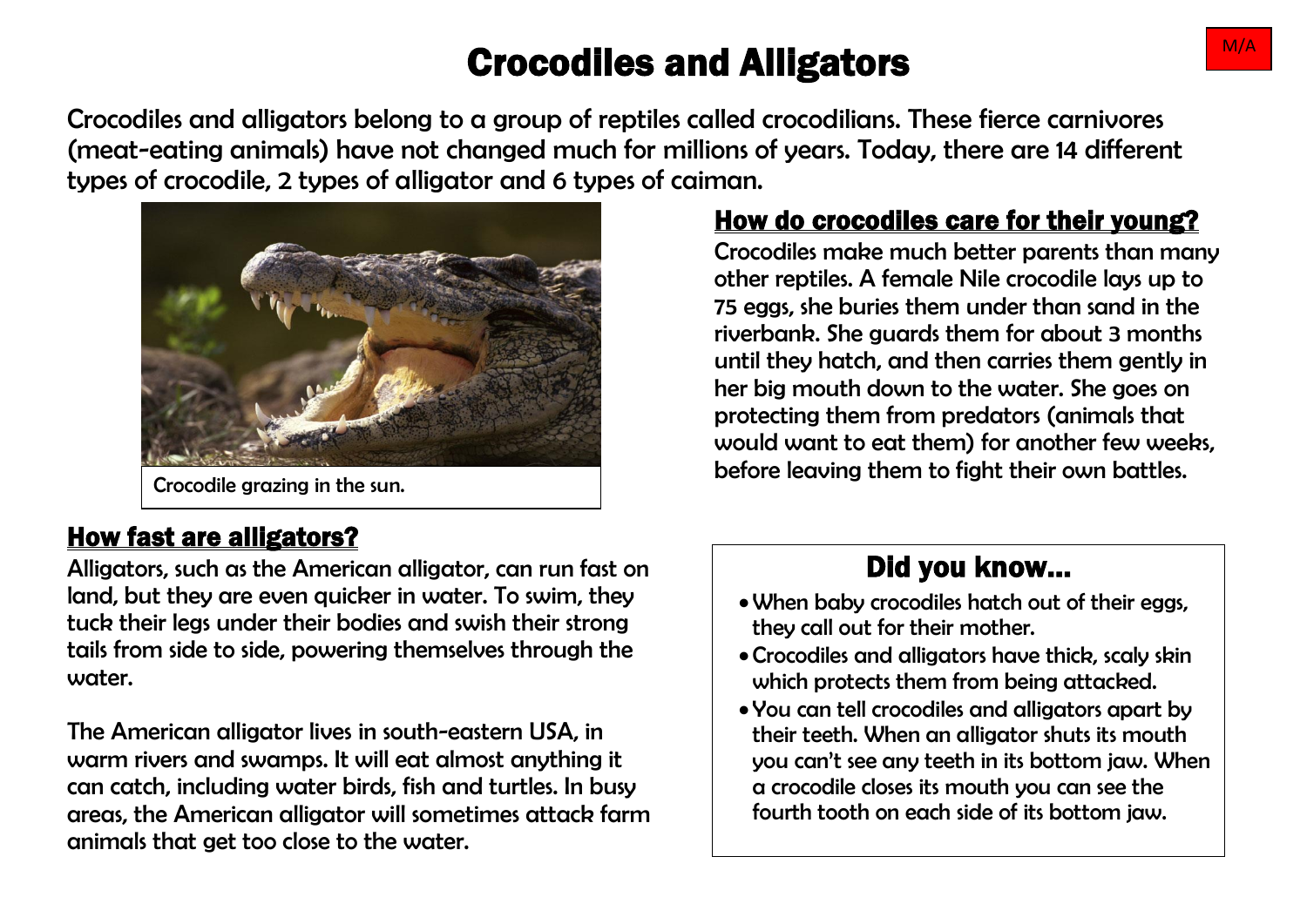# Sharks

Sharks have rough skin and they cannot fold their fins. Sharks have strong jaws (mouths) and many have sharp teeth, but some have flat grinding teeth. Sharks have a fantastic sense of smell and can sniff out food from huge distances. There are about 350 types of shark; they include some of the largest fish in the world.



Great white shark.

#### How do great whites find their food?

When the great white shark is close to another animal, it can sense electrical currents made by the animal's body. When they are further away, it has a powerful sense of smell that can track the scent (smell) of fish from a great distance. Great whites have good eye-sight. They see well in the dark and have a good sense of hearing.

#### Which is the fastest shark?

The short-finned Mako shark is the fastest shark. It is very streamlined and agile (quick). It is thought by some that it can travel up to 70 miles per hour. It eats other fish such as tuna, which are also some of the fastest swimming fish.

#### Why do hammerhead sharks have a funny shaped head?

There are lots of thoughts about why hammerhead sharks have strange shaped heads. Some think it is to help the shark move through the water. Others think it helps their sense of smell – most hammerheads have nostrils on the outer tips of their heads.



Hammerhead shark.

## Did you know…

- Whale sharks can grow over 14 metres in length.
- Hammerheads grow up to 4 metres long and are found in warm seas.
- The world's largest fish is the whale shark.
- The longest known great white is 6 metres.